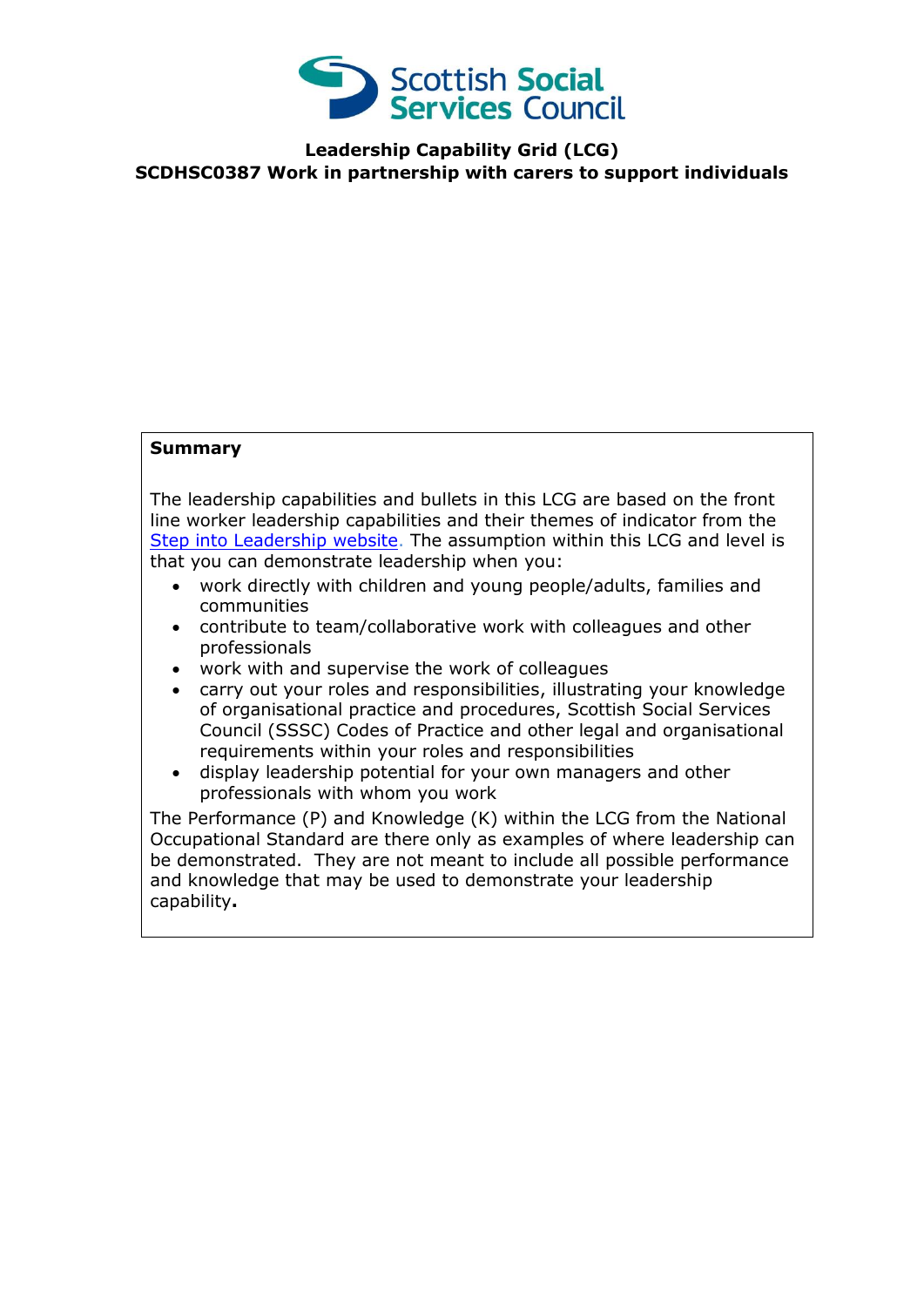

## **Leadership Capability Grid (LCG) SCDHSC0387 Work in partnership with carers to support individuals**

| Leadership<br>capabilities         | When working in partnership with carers to support individuals<br>you can demonstrate leadership capabilities by:                                                                                                                                                                                                                                                                                                                                                                                                                                                                                                                                                                                                                                                                                                                                                                                                                                                                                                 |
|------------------------------------|-------------------------------------------------------------------------------------------------------------------------------------------------------------------------------------------------------------------------------------------------------------------------------------------------------------------------------------------------------------------------------------------------------------------------------------------------------------------------------------------------------------------------------------------------------------------------------------------------------------------------------------------------------------------------------------------------------------------------------------------------------------------------------------------------------------------------------------------------------------------------------------------------------------------------------------------------------------------------------------------------------------------|
| <b>Vision</b>                      | Providing a vision for those with whom you work and your organisation<br>when you:<br>• See how best to make a difference when providing active support for<br>carers <sup>1</sup> (P1-9, 11-21; K1-5, 11, 16, 24-25, 35-36, 42, 47-55)<br>• Communicate and promote ownership of the vision when providing<br>active support for carers (P1-9, 11-21; K1-5, 11, 16, 24-25, 35-36, 42,<br>47-55), seeking additional help (P10, 22; K20), working with others<br>(P2-4, 12-14, 19-21), planning and evaluation (P11, 14, 17-21; K37)<br>and recording and reporting (P23; K32-34)<br>• Promote social service values through active participation and<br>personalisation (P1-9, 11-21; K1-5, 11, 16, 24-25, 35-36, 42, 47-55),<br>working with others ( $P2-4$ , 10, 12-14, 19-22) and recording and<br>reporting (P23; K32-34)<br>See the bigger picture when demonstrating knowledge and practice of<br>organisational, local and national policies and procedures (P1-22; K6,<br>8-9, 26-27, 32-34, 35-36, 39) |
| Self-<br>leadership                | Displaying self leadership when you:<br>• Demonstrate and adapt leadership when working in partnership with<br>carers to support individuals (All $P$ ; K23, 35-36, 42, 47-55)<br>• Improve own leadership by seeking additional help (P10, 22; K20),<br>through self reflection and evaluation ( $P19$ , 21; K23, 37)<br>• Take intelligent risks when working in partnership with carers to support<br>individuals (P1-9, 11-21; K26-31, 35-36, 42, 47-55)<br>• Demonstrate and promote resilience (P1-9, 11-21; K3, 4, 19, 30, 35-<br>36, 42, 47-55)<br>• Challenge discrimination and oppression (P1, 16; K1, 4, 30)                                                                                                                                                                                                                                                                                                                                                                                          |
| <b>Motivating</b><br>and inspiring | Motivating and inspiring others when you:<br>• Inspire people by personal example (P1-22; K14-20, 35-36, 42, 47-55<br>• Recognise and value the contribution of others (P1-22; K9-10, 20, 35-<br>36, 42, 47-55)<br>Support the creation of a learning and performance culture (P1-22;<br>K16-20, 23, 35-36, 42, 47-55)                                                                                                                                                                                                                                                                                                                                                                                                                                                                                                                                                                                                                                                                                            |
| <b>Empowering</b>                  | Empowering people when you:<br>Enable leadership at all levels (P1-22; K8-9, 16-20, 35-36, 42, 47-55)<br>Support the creation of a knowledge and management (P1-22; K16-20,<br>23, 35-36, 42, 47-55)<br>• Promote professional autonomy (P1-22; K16-20, 23-25, 35-36, 42, 47-<br>55)                                                                                                                                                                                                                                                                                                                                                                                                                                                                                                                                                                                                                                                                                                                              |

<sup>-</sup> $1$  As the NOS is related to carers, carers are the main 'individuals' within the NOS therefore they are not seen as 'working with others' for the purpose of this LCG